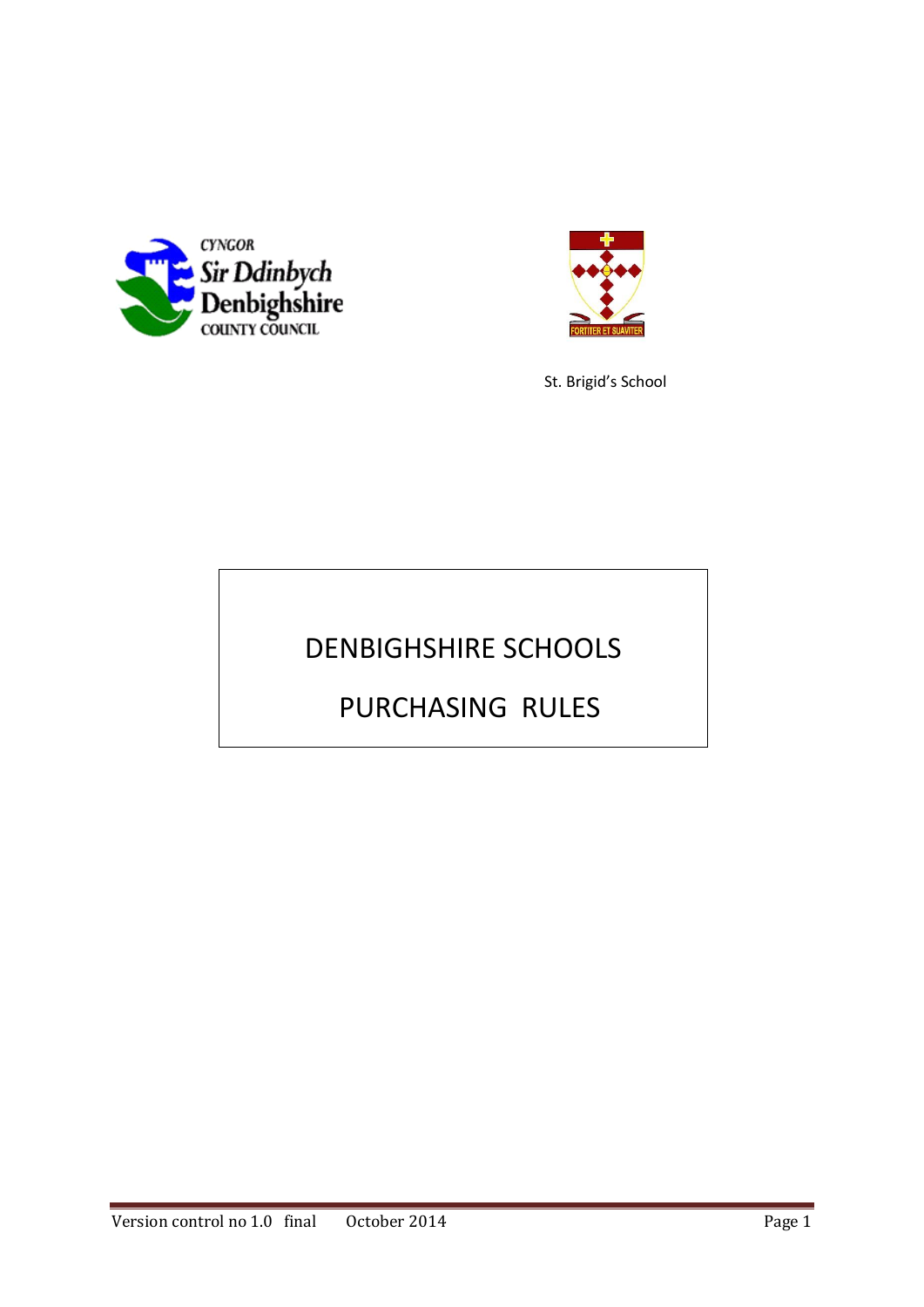#### **FOREWORD**

These purchasing rules have been produced to provide advice and guidance to assist schools in becoming more informed purchasers of goods and services. These rules also aim to:

- Protect you, the governors and staff of the school, when you make decisions on buying goods and services;
- Ensure that you, the governors and staff of the school, can demonstrate that you have obtained value for money when buying goods and services and that you have done so in a clear and open manner, using absolute probity in spending public money; and
- Demonstrate that Denbighshire County Council has the proper protection and controls in place for making sure schools provide value for money when buying goods and services and that Head Teachers and Governors must follow these rules when considering entering into contracts and placing orders.

There is also some specific guidance on what should be included in a contract and it also covers the operational aspects of a contract throughout its lifespan.

The Welsh Government has far reaching plans to reduce waste, protect the natural environment, tackle climate change, reduce carbon emissions and promote sustainability. Procuring goods and services has a key role to play in this plan, and just as schools encourage pupils to respect their environment, a governing body similarly has a role to ensure sustainability is reflected in their school ethos and day to day operations.

The procurement activity the school carries out may also bring opportunities for 'Community Benefits' for local communities and these rules encourage this consideration.

The Council lets corporate contracts, covering a wide range of common goods and services, which are available for schools to use. All schools are encouraged to make best use of these arrangements as they generally offer good value and obviate the need to conduct time consuming and costly tender exercises. The Council's Strategic Procurement Unit is a dedicated resource and schools have access to this additional procurement advice from this team. Useful contact details are set out in Appendix C.

We hope that Head Teachers and Governors will welcome this document and adopt it; in order to develop and improve purchasing performance within their school. If you are in any doubt about keeping to these procedures please contact your School Business Manager or the Strategic Procurement Unit.

We are grateful to the Working Group consisting of School Business Managers from Ysgol Tir Morfa Rhyl; the Ruthin and Prestatyn School Clusters; and Denbighshire County Council legal and procurement officers for developing this streamlined user friendly document.

|                                                    | Jackie Walley, Head of Customers and Education Support manufacture manufacture was manufactured under |
|----------------------------------------------------|-------------------------------------------------------------------------------------------------------|
| Taul Mcgrady, Head of Finance and Assets Raul M& C |                                                                                                       |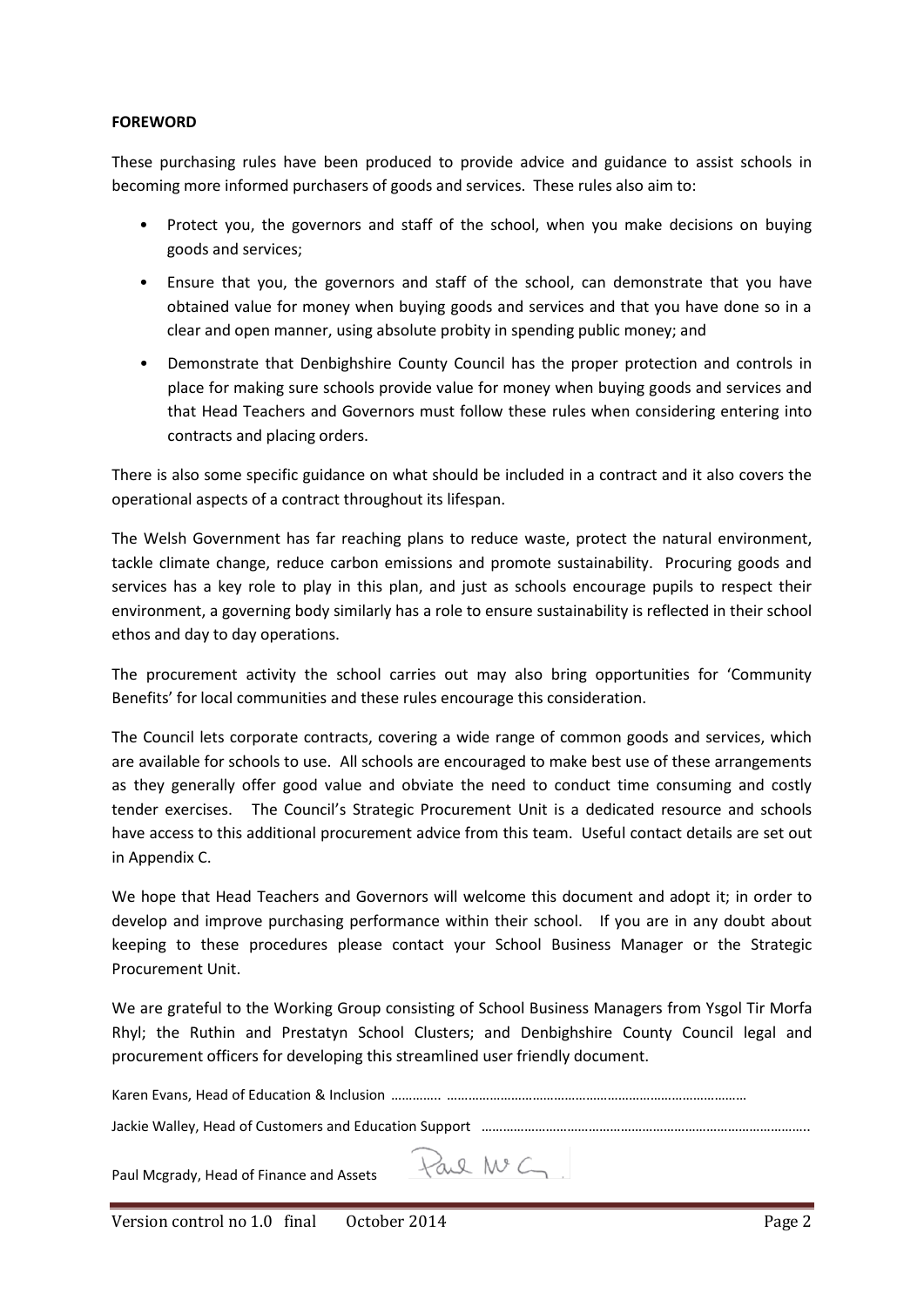| <b>CONTENTS</b>                               | Page no |
|-----------------------------------------------|---------|
| General                                       | 4       |
| <b>Definitions</b>                            | 4       |
| <b>Governing Body and School Staff Duties</b> | 5       |
| <b>Legal Requirements</b>                     | 6       |
| <b>Declarations of Interest</b>               | 7       |
| <b>Joint or Consortium Purchasing</b>         | 8       |
| <b>Exemptions</b>                             | 8       |
| <b>Procurement Planning</b>                   | 9       |
| <b>Quotations and Tendering</b>               | 11      |
| <b>Award/Approvals of Contracts</b>           | 13      |
| <b>Form of Contracts</b>                      | 13      |
| <b>Operation of the Contract</b>              | 14      |

| <b>Annex A</b> | <b>Exemption Form</b>  |
|----------------|------------------------|
| <b>Annex B</b> | <b>Flow Chart</b>      |
| <b>Annex C</b> | <b>Useful Contacts</b> |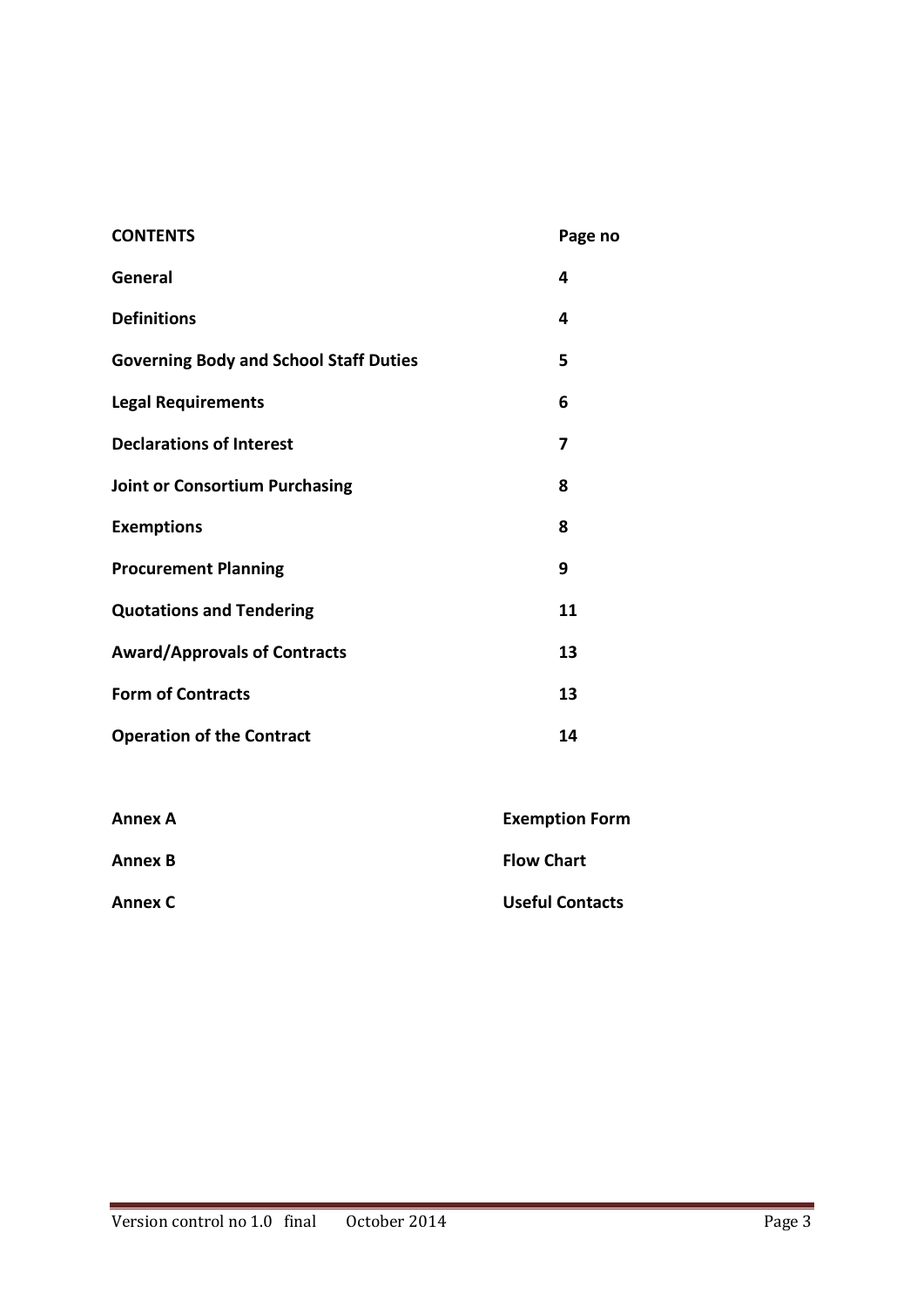#### **General**

- These Purchasing Rules apply to all contracts with other organisations for the supply of goods and services using money from budgets delegated to a school. The rules comply with legal obligations to conduct procurement in accordance with the Public Contract Regulations 2006 and relevant legislation, but also take into consideration devolved government policy and best practice.
- Head Teachers and school leaders, school business managers, bursars, back office staff and governing bodies in all schools should familiarise themselves with these rules.
- A copy of these Purchasing Rules should be made accessible to the public and to suppliers by placing them on the Schools website, if available.
- Denbighshire County Council shall continually review these Schools Purchasing Rules and shall undertake a formal review every five years.

## **Definitions and terminology**

- 'Community Benefits' means considering any wider social or economic issues that could be taken into account when conducting any procurement activity, such as opening up opportunities for SMEs, ensuring fair conditions exist in the supply chain, promotion and training for economically inactive people, contributing to the local community in terms of education initiatives or community engagement.
- 'Contract' is a legally binding agreement between two or more legal persons (e.g. a company or a sole trader)
- 'Central Contract Register' means a register with a list of all contractual arrangements that the school enters into and kept for six years from the date the contract ends.
- 'OJEU' means the Official Journal of the European Union.
- 'Pecuniary Interest' is where a member of staff or governor has an interest in a person or business that could benefit from a procurement process.
- 'Quotation' means a written offer for supply without needing to use the formal procedures of tendering.
- 'PCR 2006' means the Public Contract Regulations 2006.
- 'PSSVA 2012' means the Public Sector Social Value Act 2012.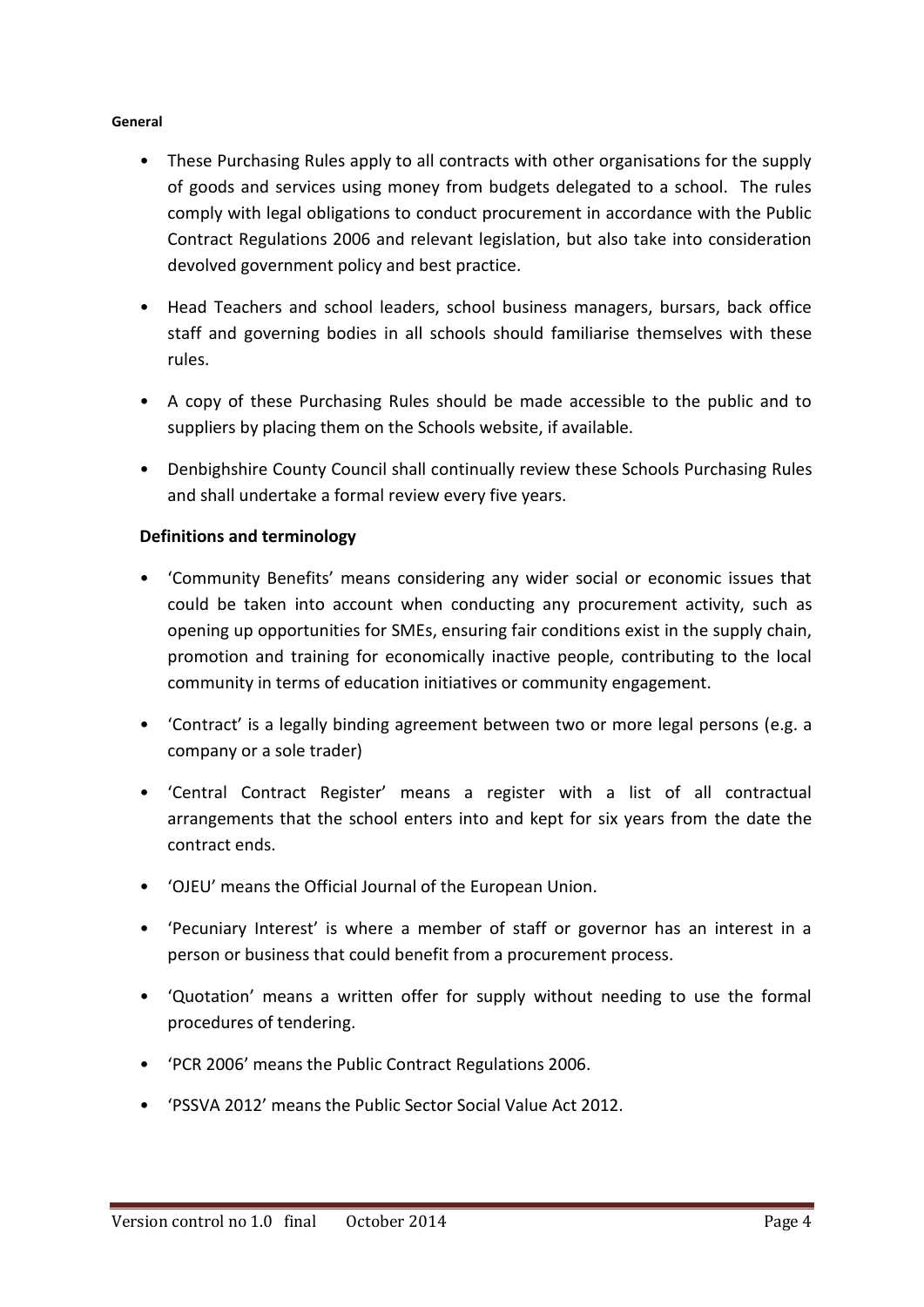- 'Responsible Officer' means any person properly authorised to carry out any purchasing activity on behalf of the school in accordance with the Scheme of Delegation.
- 'SLA' means Service Level Agreement.
- 'Scheme of Delegation' means the formal delegated authority to act in a particular way given to individual school governors or sub-committees, school staff or council officers by the Governing Body.
- 'Supply' includes buying, leasing, hiring or any form of credit arrangement.
- 'Suppliers' includes unincorporated associations, organisations, partnerships, limited companies, limited liability partnerships or sole traders providing the works, goods or services.
- 'Tendering' means a formal procedure for getting written offers (tenders) for supply.
- 'Value' means the actual or estimated value of a contract.
- 'Works' means building, construction, repair, renovation, improvement works to buildings.
- 'You' includes 'yours' and is defined as the Governing Body.

## **Governing Body and School Staff Duties**

- Under Denbighshire County Council's Fair Funding Scheme of Delegation and the Schools Finance Manual, the Governing Body of the school is responsible for procurement and subsequent contracts covered by these Purchasing Rules. Unless the Council has stated otherwise, the Governing Body may delegate its responsibilities to committees, the Head Teacher or other school staff. As such, when these Purchasing Rules refer to 'you' it includes those committees and staff to whom you have delegated any of your responsibilities.
- To help you prepare a Scheme of Delegation, guidance on which areas you could delegate are available from your School Business Manager. You must review the Scheme regularly to make sure that the delegations are still appropriate to the needs of the school.
- While the Governing Body will make decisions about contractual matters, putting these into practice such as placing orders or seeking tenders, will be responsibility of the Head Teacher or members of school staff authorised by you in your Scheme of Delegation.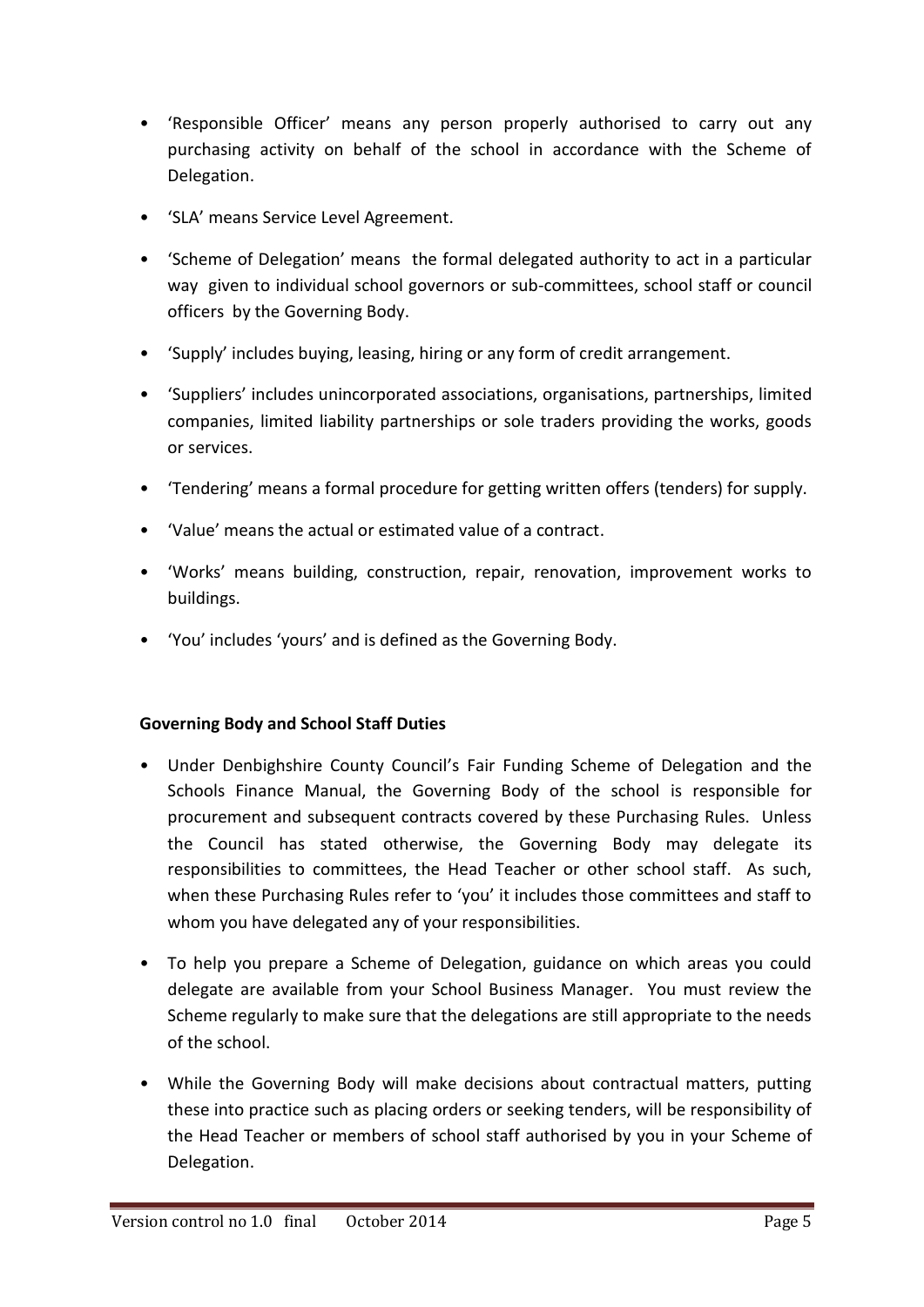- Every purchase that is made by the school must comply with these Rules and you will see that the purchasing will fall into the obligation to seek a quote or to conduct a tender, depending on the value of the service or goods being bought. In some circumstances even if a matter is below the tender threshold, you can still follow a tender exercise if you wish and the circumstances are proportionate to the work involved. A failure to follow these rules may result in disciplinary action being taken.
- Where the Council has in place a Corporate Purchasing Agreement, or on the advice of the Council's Procurement Unit, a valid Framework Agreement or Approved List is in place, the Responsible Officer shall consider whether to access these, as opposed to seeking quotes or tenders. The obligation to pay VAT if the School does not purchase via the Council will also have a bearing on the proposed procurement route.
- Schools, as public bodies, are required to comply with the EU Directive on procurement therefore in following these rules you are more likely to be compliant with the law. Any specific advice on this area can be obtained from the Council's Strategic Procurement Unit.
- School staff, Council officers and the Governing Body members shall always:
	- a) seek value for money
	- b) show no undue favour to any contractor, nor discriminate against any contractor;
	- c) ensure that all procurement is in accordance with the highest standards of propriety and proper practice,
	- d) do nothing that contravenes EU or domestic law.
	- e) not accept from contractors or potential contractors any gifts or hospitality unless this has been approved by the Governing Body.
	- f) comply with the Declaration of Interests paragraph 2 of these Schools Purchasing Rules.

# **1. Legal Requirements**

- **1.1** Every contract the school makes must comply with:
	- a) all relevant statutory or other legal requirements which in the case of procurement includes European Community law;
	- b) these Purchasing Rules for Schools;
	- c) the Denbighshire County Council scheme on delegated budgets;
	- d) your school's own Scheme of Delegation.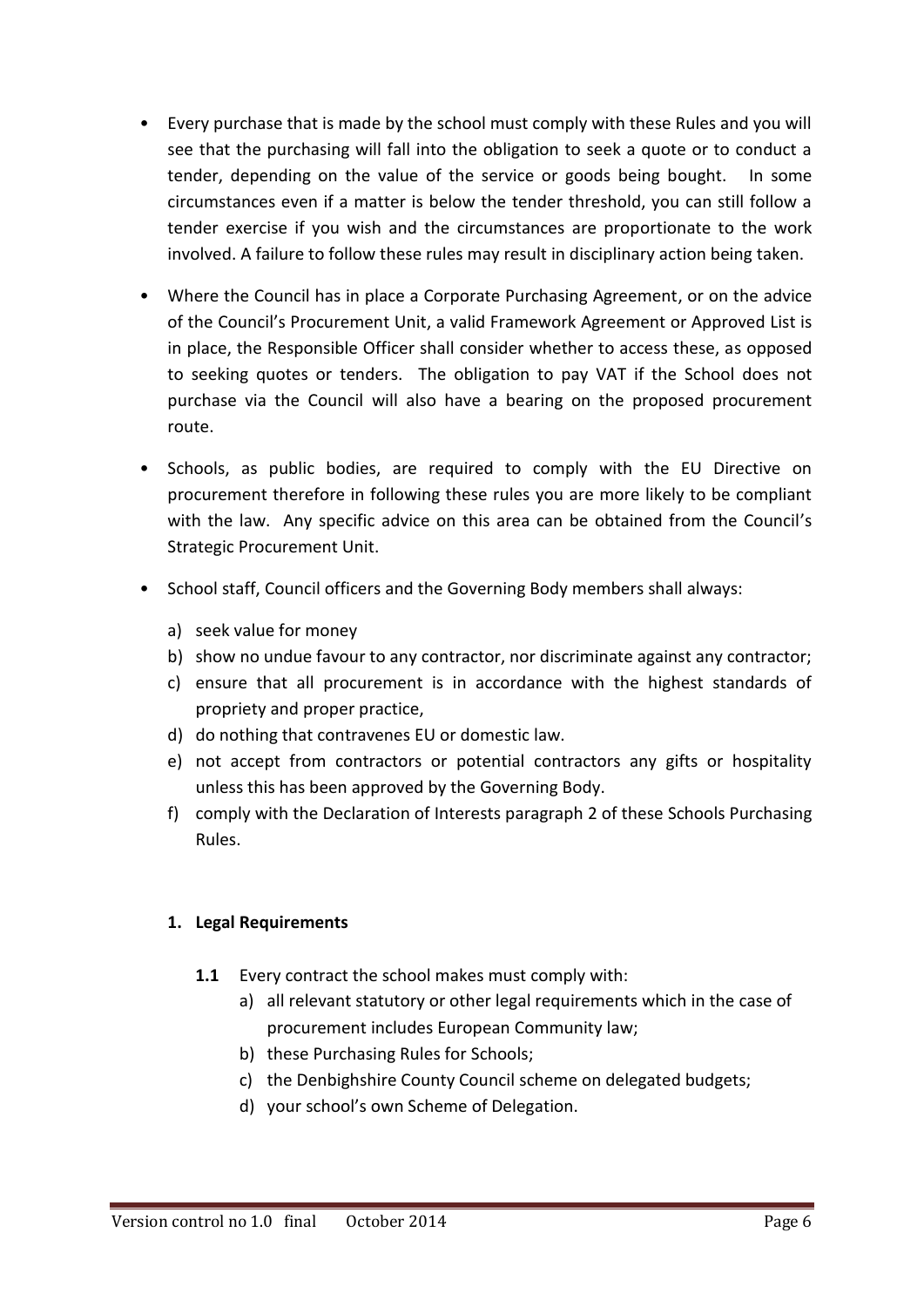- **1.2** All schools are required to advertise on the Sell2Wales website (which will automatically place the advert in the Official Journal of the European Union) where the predetermined value of the contract is £172,514 (between  $1^{st}$  January 2014 and  $31^{st}$  December 2016). These Schools Purchasing Rules go further than this requirement, and require your school to channel any single procurement activity over £25,001 via the Council's Strategic Procurement Unit in accordance with paragraph 8 of these Rules where the Council's own contract procedure rules will be followed in relation to tender opening, evaluation and feedback to suppliers will be followed in order to ensure the Governing Body comply with procurement legislation.
- **1.3** You must have written evidence of every contract, which should be retained for 6 years under retention guidelines.
- **1.4** In legal terms, a contract can arise from a spoken arrangement just as much as from a written document. For contracts made across the counter and paid for at the time, for example buying items using petty cash or a school credit card, the written evidence will normally be the trader's or till receipt.
- **1.5** The decision to seek more than one quote will depend on the value of the goods or services. In this regard all schools shall follow paragraphs 6, 7 or 8 depending on value.

## **2. Declarations of Interest**

- **2.1** No member of the Governing Body, school staff or council officer shall improperly use their position to obtain any personal benefit from any contract entered into.
- **2.2** The following shall declare any interests which may affect the procurement or contract process:
	- a) All individuals who play an influential role in any aspect of the procurement process, even if this falls within the Schools Scheme of Delegation.
	- b) External contractors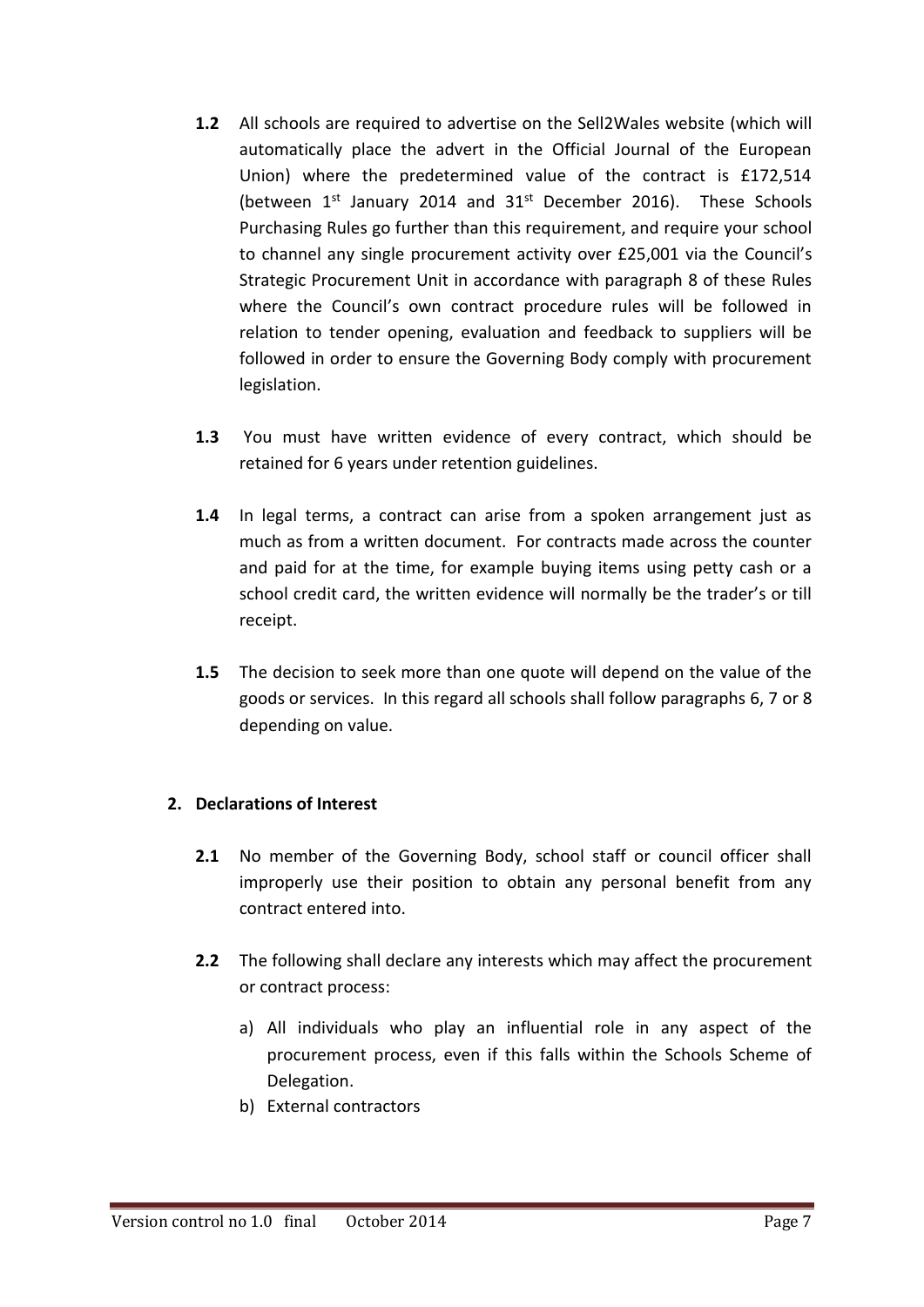- **2.3** This interest shall be declared to the Governing Body at its next meeting, or in urgent circumstances the Chair of the Governing Body who shall decide on whether the personal interest requires steps to be put in place to limit or exclude the individuals' role in the procurement.
- **2.4** The Governing Body shall keep a register of declarations indicating the name of the individual making the declaration and the nature of the interest and the Governing Body's decision on that individual's involvement in the process.

# **3. Joint or Consortium Purchasing**

**3.1** Where schools are purchasing together i.e. 'collaborative purchasing', whether in localised clusters or otherwise, in order to utilise economies of scale and obtain efficiencies; the value of the goods or services being procured shall be the total price of all the schools within the group over the life of the contract. This should be calculated by multiplying the total annual value x the length of the contract; if you are in doubt you must contact the Corporate Procurement Unit.

## **4. Exemptions from getting quotations or tenders**

- **4.1** Exemptions are where paragraphs 6, 7 and 8 of these Schools Purchasing Rules do not apply to certain contracts and the requirement to seek market competition is suspended provided a justification can be demonstrated in accordance with 4.4. The duty to obtain value for money will, however, always remain.
- **4.2** Where an exemption from seeking quotes or tenders is sought by the Responsible Officer the Exemption Form at Appendix A shall be taken to a Governing Body meeting for approval and appropriately recorded before any contract is entered into, subject to 4.3
- **4.3** Where it is not possible, for extreme reasons such as emergencies, to wait for the full Governing Body meeting, an Exemption can be granted by the Chair of Governors and in their absence the Vice Chair, who shall consider and sign off the Exemption Form. The decision shall be reported to the Governing Body at its next meeting. If due to the urgency and neither the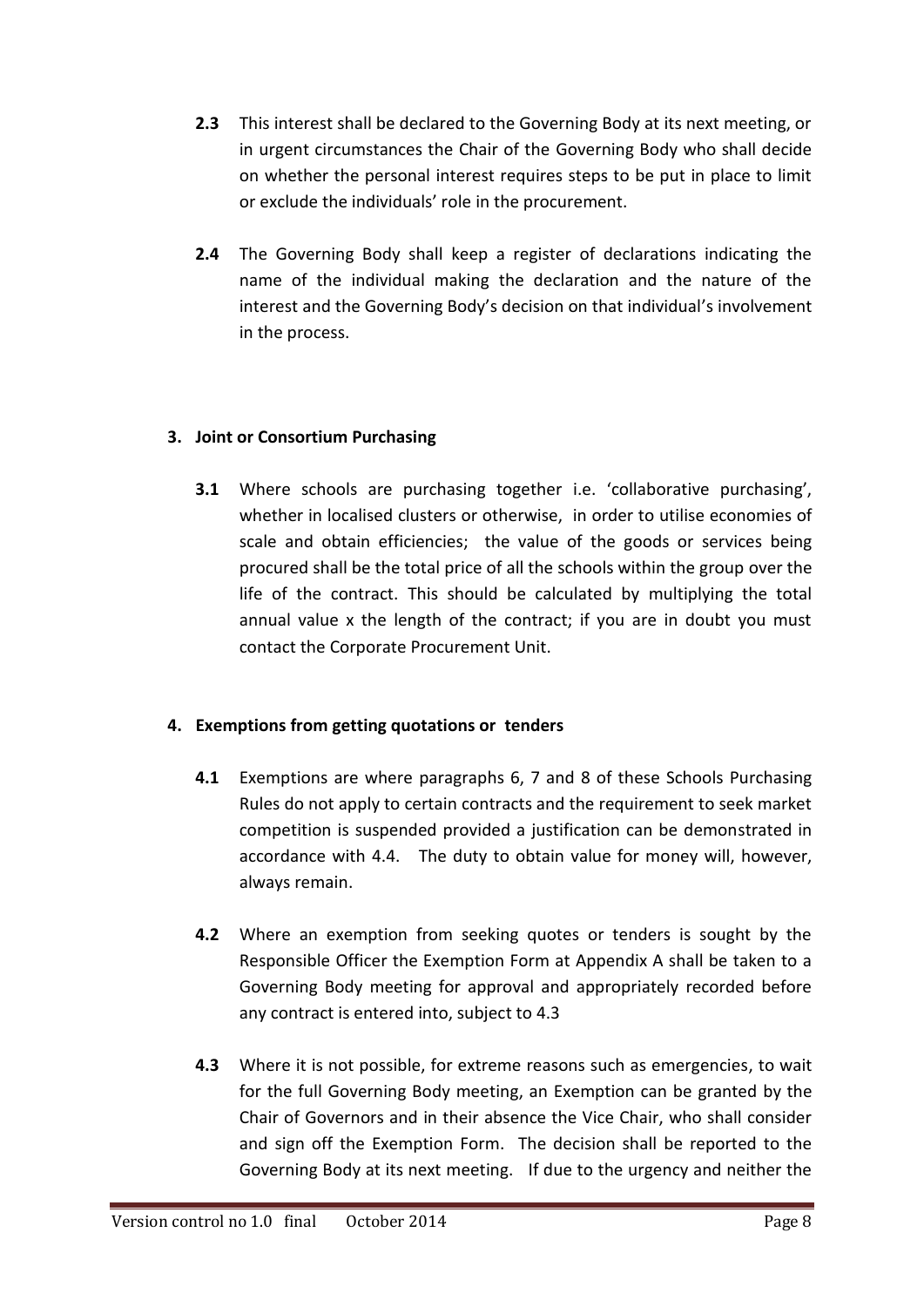Chair or Vice Chair are available, the Head Teacher may grant the exemption.

- **4.4** In order to justify an exemption the completed Exemption Form will need to demonstrate that one or more of the following reasons applies:
	- a) Extreme urgency brought about by events unforeseeable by the School which may involve danger to life or health or serious damage to property, if the goods, work or services are needed more urgently than would be possible if the tender or quotation procedure were followed.
	- b) Additional works or services or goods are required which do not exceed 50% of the value of the original contract, and are required but which due to unforeseen circumstances, were not included in the original contract and are strictly necessary for the completion of the contract; or for technical or economic reasons, cannot be carried out separately.
	- c) New works or services which constitute a repetition of existing works or services are required which were carried out under the original contract and the date of award of that original contract is within 3 years and the original advert stated that a new contract may be awarded by negotiation.
	- d) The goods required are a partial replacement or addition to existing goods or installations and obtaining them from another contractor would result in incompatibility or disproportionate technical difficulties in operation or maintenance.
	- e) For the purchase of supplies on particularly advantageous terms from a supplier which is winding up its business activities, or from the receivers/liquidators/administrators of an insolvent company/bankrupt individual; an arrangement with creditors or a similar procedure.
	- f) The engagement of actors or performers.
	- g) The delay in conducting a quotation or tendering process would create or increase danger to life or limb.
	- h) The works/goods/services can be provided only by a particular contractor for reasons that are technical, artistic, or connected with the protection of exclusive rights.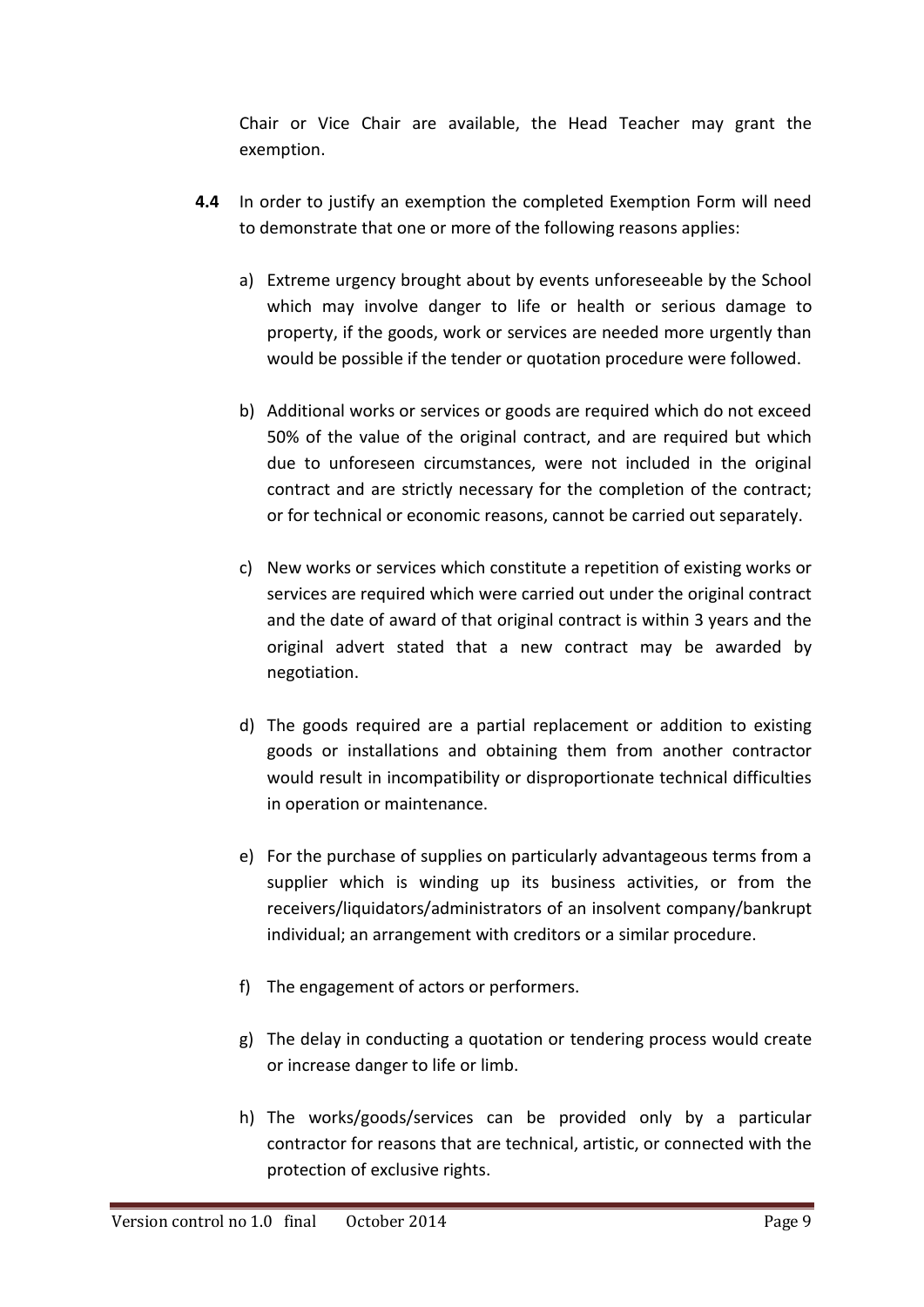#### **5. Procurement Planning**

- **5.1** Before commencing the procurement, the Responsible Officer shall estimate and record the total monetary value of a proposed contract, over the full duration of the contract, net of VAT.
- **5.2** Where the total contract price is not stipulated, the contract value shall be estimated as follows:
	- a) Fixed term service contracts of up to 48 months: total cost over the term.
	- b) Service contracts or contracts for hire of goods, for an indefinite, uncertain or fixed term of more than 48 months: the monthly cost multiplied by 48.
- **5.3** A contract cannot be artificially divided into two or more separate contracts, nor a valuation method selected with the intention of avoiding these Schools Purchasing Rules. Contracts shall be packaged to ensure best service delivery, competition and value for money.
- **5.4** If the goods or services to be provided by lease or hire, the value of the contract is the capitalised value of the goods or services provided i.e. the amount you pay each month over the total number of years of the contract.
- **5.5** If the Responsible Officer makes pre tender enquiries, no information shall be disclosed to one contractor which is not disclosed to all others; no contractor shall be led to believe that the information they offer or their bid will lead to them being invited to tender or quote, or awarded any contract. A written record of all discussions with contractors shall be kept by the Responsible Officer.
- **5.6** The Responsible Officer shall consider whether there are any TUPE or employment issues that may be triggered. Entering into new contractual arrangements or changing existing arrangements can give rise to TUPE implications. You must contact the Council's HR advisor to ensure that any relevant TUPE arrangements are in place before starting the procurement process. This will ensure that the correct information is included. At the end of a contract there is likely to be a further TUPE transfer therefore the contract should contain conditions to ensure that employee information is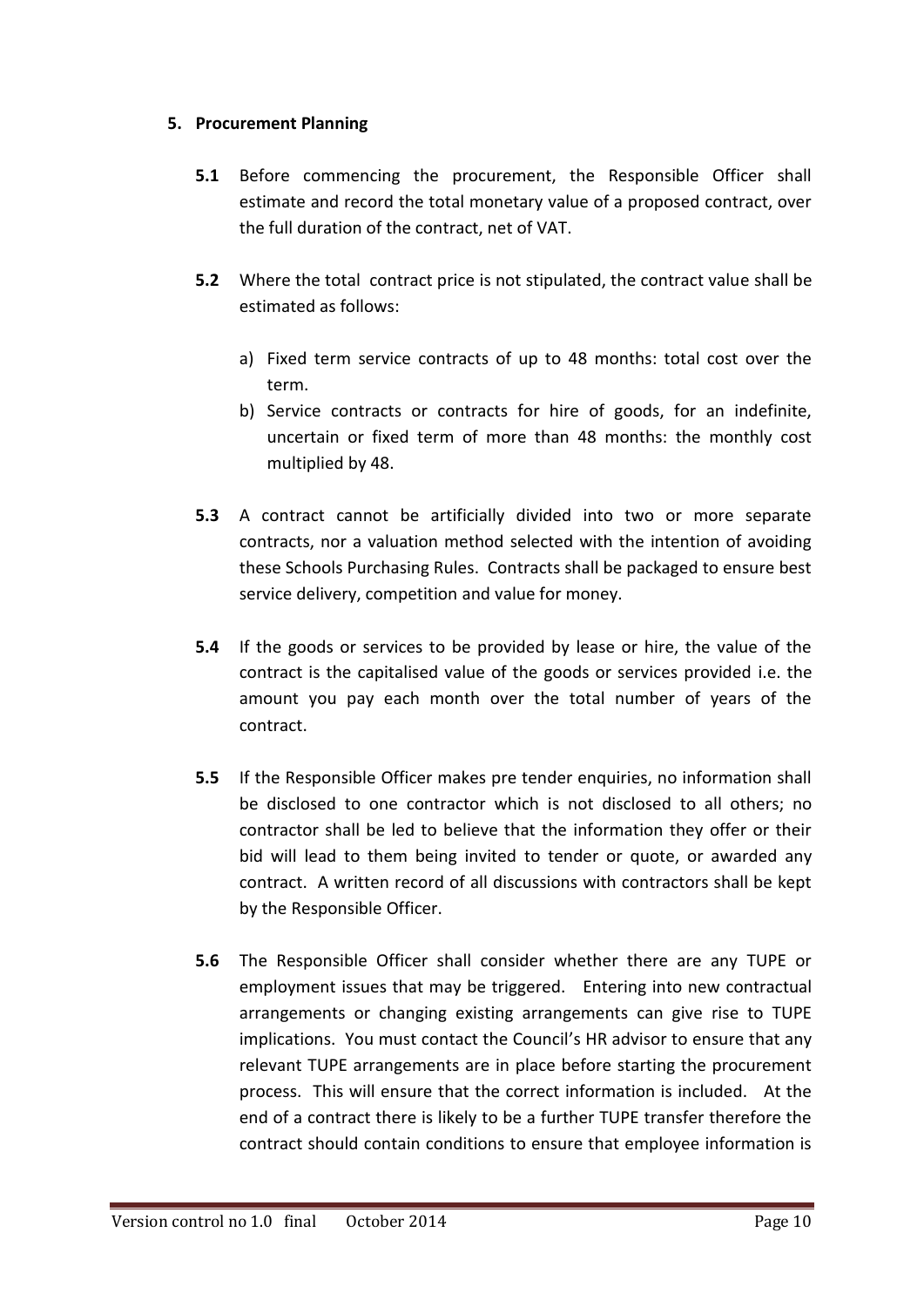made available in a timely fashion to the new provider, if they are successful.

**5.7** The Responsible Officer shall consult with the Governing Body on the opportunity to achieve Community Benefits from a quotes or tendering exercise, in order to deliver a social, economic or environmental return on investment where this could realistically be achieved. Examples could be pupils in Post 16 units assisting landscape contractors on school grounds in order to gain work experience, providing adequate oversight is provided by the school and health and safety issues are met. Seek advice on obtaining 'Community Benefits' from the Council's Procurement Unit and consider how you can obtain 'added value' from your purchasing. Do not be afraid of being innovative or creative; contractors are often keen to raise their profile in the local community from such activities.

#### **6. Quotations and Tendering**

#### **Contracts valued at less than £10,000**

- **6.1** The Responsible Officer shall check whether a Corporate Purchasing Arrangement or, in the case of works, an Approved List, is in use for the particular purchasing need. If the Responsible Officer is however satisfied that better value for money can be achieved by quote or tender, in the case of Services or Goods, then there shall be no obligation to use the Corporate Purchasing Arrangement. In respect of 'Works', these shall be purchased via the Approved Lists.
- **6.2** Where practical, competition is required for contracts with an estimated value of less than £10,000. The Responsible Officer shall obtain a minimum of one request for quotation subject always to the obligation of seeking value for money at all times in accordance with the Governing Body and School Staff Duties set out on page 5 and 6.
- **6.3** The request for a quotation shall state that a 'Quote' is required and not an 'Estimate' and shall be made by written submission via the school email or on headed school paper.
- **6.4** The request shall state that all quotes shall be received in writing.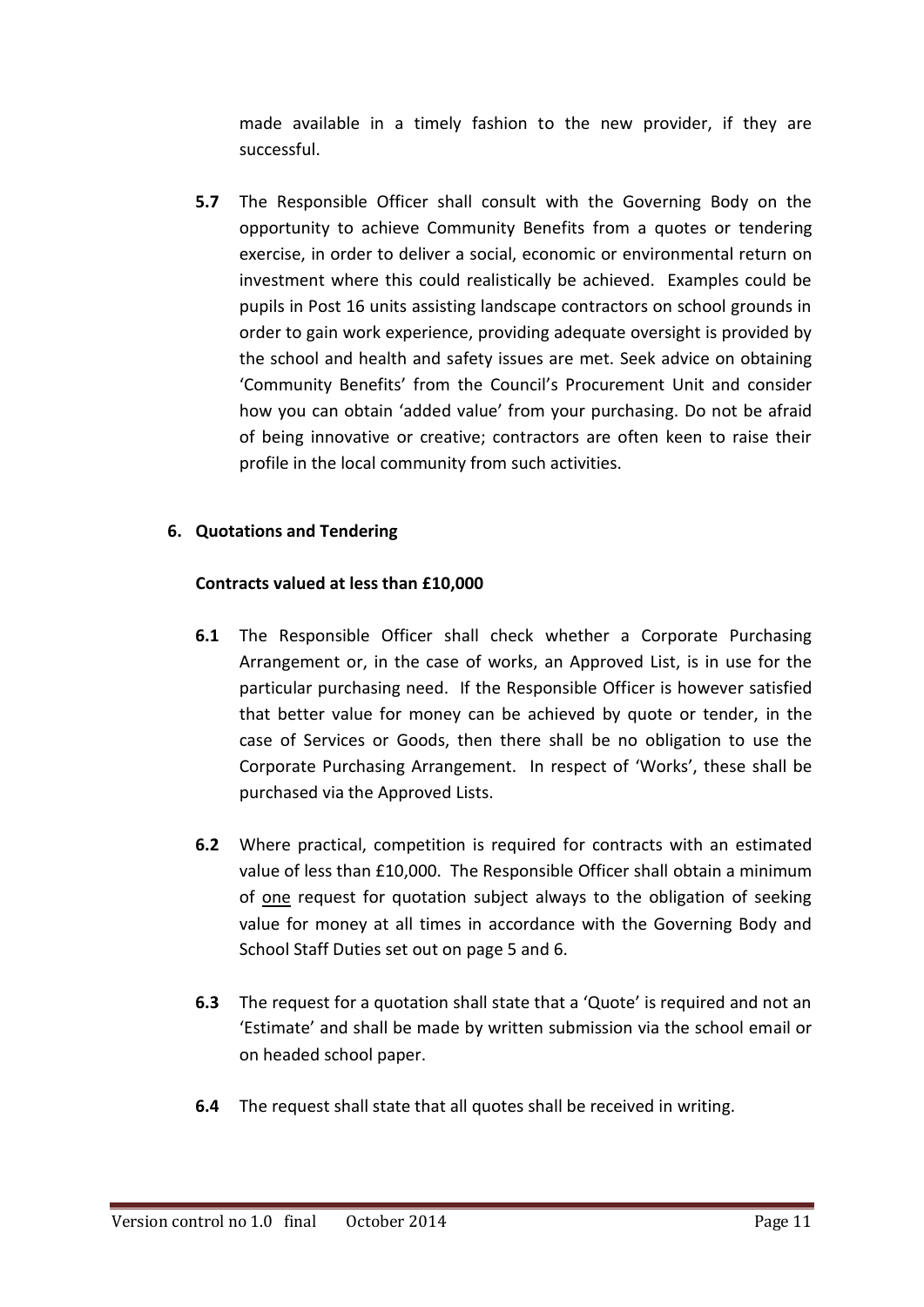- **6.5** The Responsible Officer shall (unless the value of the purchase is disproportionate or impracticable) in the Request include a Specification and Terms and Conditions. The Responsible Officer should be very aware of accepting the Contractors own Terms and Conditions, which may contain onerous conditions for termination of the contract and in some cases are rolling contracts, which only allow a short time period per annum in which to terminate, resulting in the School being obliged to purchase from that provider for another year. Seek advice from the Council's Procurement Unit if you are unsure.
- **6.6** You must record in writing the results of the quotation evaluation process and the decision to award in accordance with the thresholds in paragraph 8.
- **6.7** The acceptance or recommendation which you make to the Governing Body to award a contract shall be subject to the evaluation criteria stated in the Request for Quotation. Your evaluation criteria should include the criteria description, the scoring mechanism and the weighting applied if applicable. Further guidance can be obtained from the Council's Procurement Unit.

# **7. Contracts valued between £10,001 and £25,000**

- **7.1** The Responsible Officer shall check whether a Corporate Purchasing Arrangement or, in the case of works, an Approved List, is in use for the particular purchasing need. If the Responsible Officer is, however, satisfied that better value for money can be achieved by quote or tender, in the case of Services or Goods, then there shall be no obligation to use the Corporate Purchasing Arrangement. In respect of 'Works', these shall be purchased via the Approved Lists.
- **7.2** The Request for Quotations or tender shall include a Specification, Pricing Schedule and Terms and Conditions.
- **7.3** The Responsible Officer shall invite, as a minimum, three requests for quotes; however, depending on the nature of the purchase, give consideration to conducting a full tender process, if proportionate and appropriate to contracts under £25,000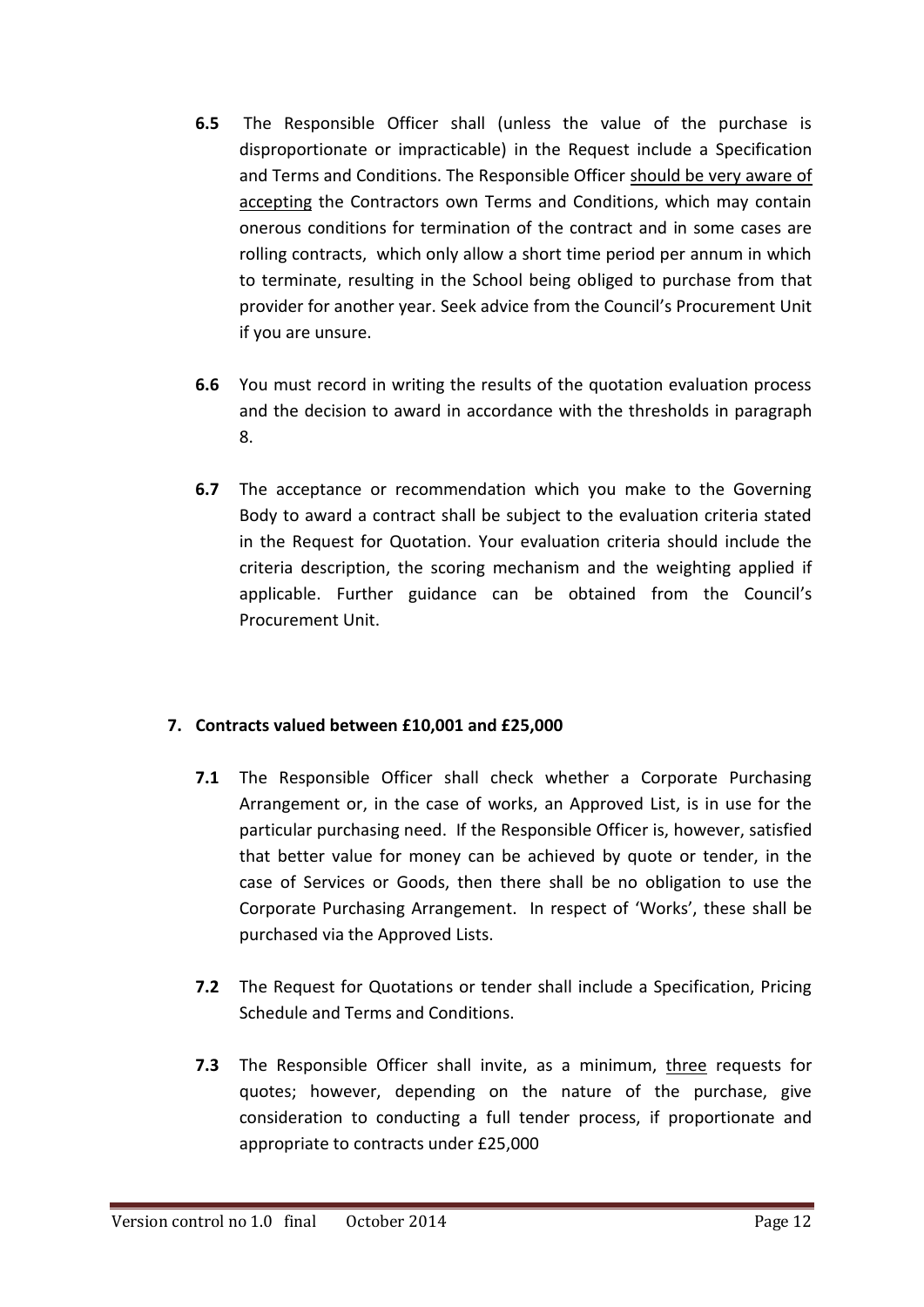- **7.4** The Responsible Officer shall open all quotations consecutively at the same time and where practical should ask the contractor to mark the correspondence (i.e. the email or envelope) that encloses their final quote as 'Final Quote'.
- **7.5** In the event a full tender is conducted this will done via and with the support of the Council's Procurement Unit. The Council's Contract Procedure Rules where relevant (such as opening of tenders, evaluation, and feedback to suppliers) shall apply, but the final decision to award will still fall on the Governing Body, unless the Council is acting as Lead Contracting Authority on behalf of a cohort of schools or for all schools.

## **8. Contracts valued over £25,001**

- **8.1** The Responsible Officer shall check whether a Corporate Purchasing Arrangement or, in the case of works, an Approved List, is in use for the particular purchasing need.
- **8.2** All contracts valued over £25,001 shall be procured via and with the support of the Council's Corporate Procurement Unit via a full tender process and though the e-sourcing solution or via the Council's Approved List.

## **9. Request for Quotations / Tender Award Approvals**

- **9.1** Once the relevant number of quotes or tenders have been received the Award Approval must be undertaken in the following manner:
	- a) By the Head Teacher if the contract value is £5,000 and under.
	- b) By the Governing Body, or a Finance Sub Committee of the Governing Body if the value of the contract is between £5,001 and £10,000.
	- c) By the full Governing Body if the value of the contract is over £10,001.

#### **10. Form of Contract**

**10.1** The standard default position is that your Terms and Conditions shall be used unless it is not reasonable or practicable to do so. Copies of the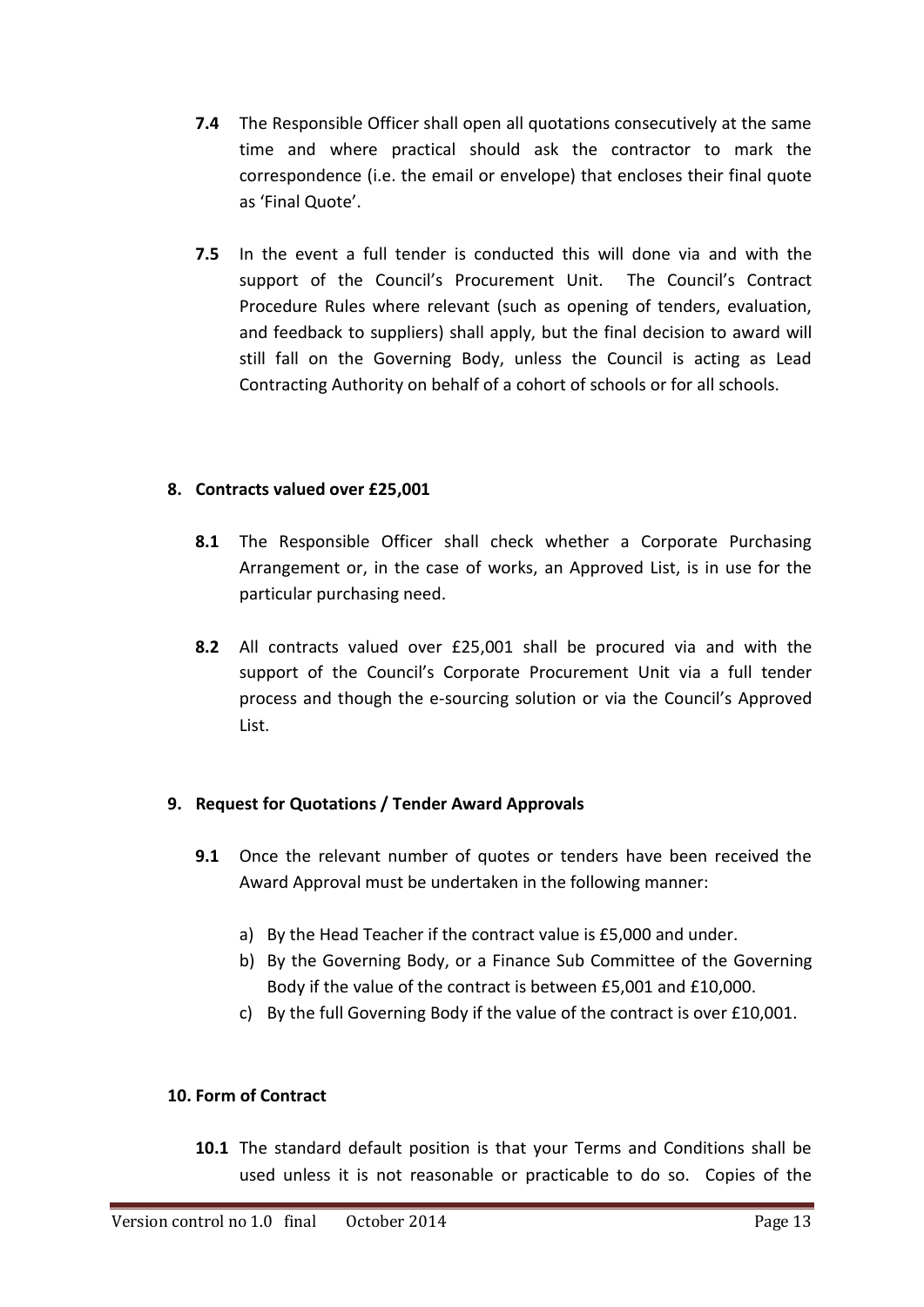Council's Standard Terms of Business can be obtained from the Corporate Procurement Unit.

- **10.2** All contracts and financial records must be retained for a minimum of 6 years from the last date of the contract term.
- **10.3** All Schools shall maintain a Central Contract Register which shall be available to the Council's Internal and External Auditors or Inspectors.

#### **11. Operation of the Contract**

- **11.1** All contractors shall be paid within 30 days of receipt of their invoice providing that this is not disputed.
- **11.2** All purchases shall be processed via a Purchase Order via the 'Purchase to Pay' system. Failure to follow this process will result in a delay in processing the invoice.
- **11.3** All contractors shall be subjected to regular contract performance reviews.
- **11.4** Incidents of poor performance shall be first raised with the contractor in writing, or at a meeting where notes are taken and sent to the contractor. If poor performance persists, and the work has been commissioned via an approved list, the Responsible Officer, if not already notified them shall report the issues to the Council's relevant Design and Construction officer, to consider whether the contractor should be removed from the approved list.
- **11.5** Early termination of a contract must be authorised by the Governing Body.
- **11.6** Contract extensions or variations by up to 20% of the agreed cost can be approved by the Head Teacher if the original value was up to £5,000 or the Governing Body or sub - committee if over £5,000.

These Schools Purchasing Rules have been adopted by the Governing Body of

St. Brigid's School on the [insert date] ………………………………………………………

Signed: Chair of Governors…………………………………………………………………………..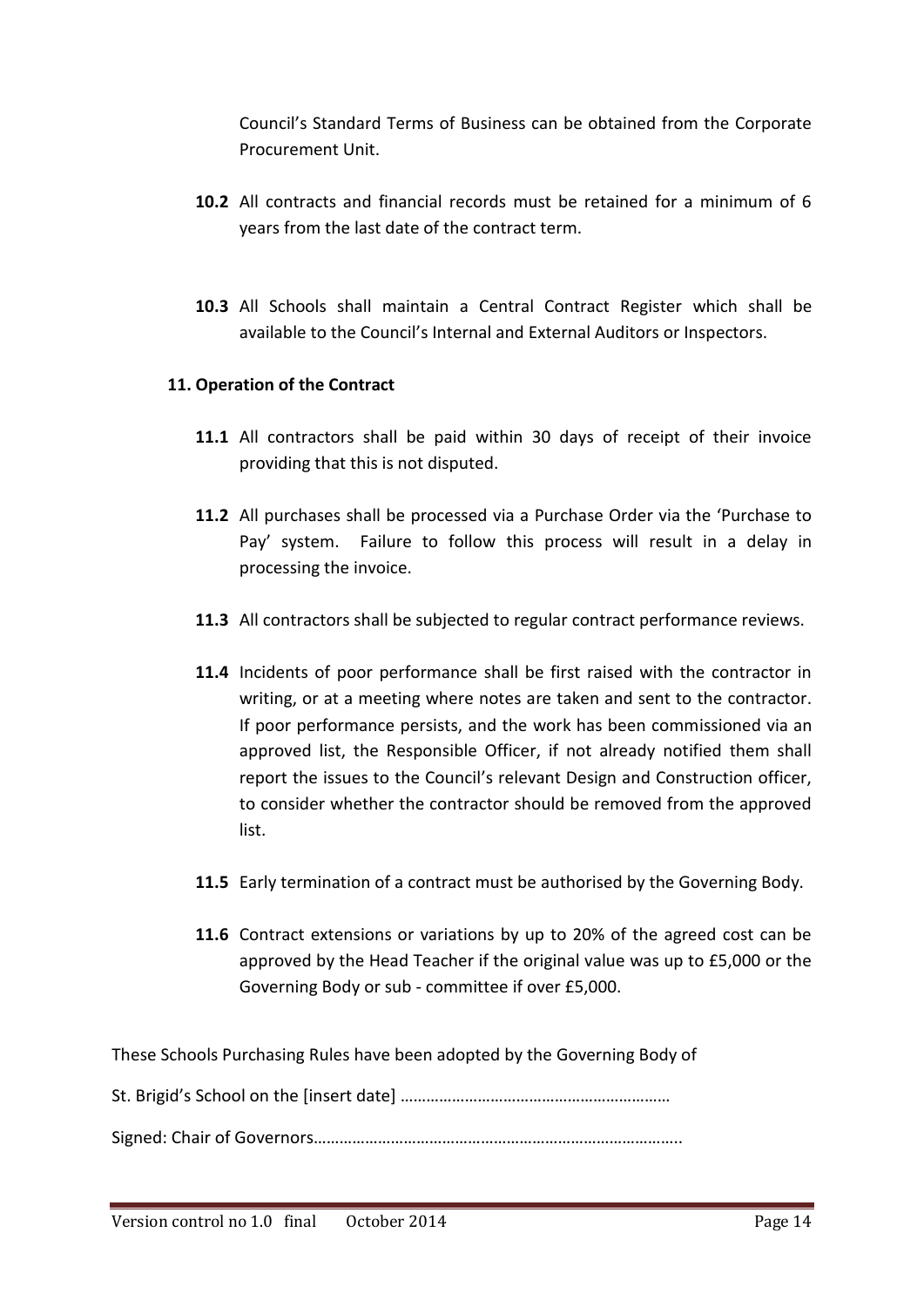# **Annex A**

# **Exemption Form for Schools Use**

We, the Governing Body of St. Brigid's School approve to exempt the need for a quotation or tendering process for the contract to

| Has this contract been waived before? Y/ N                                 |
|----------------------------------------------------------------------------|
| Description as to why the waiver is required                               |
|                                                                            |
|                                                                            |
| Which Exemption in paragraph 4 of the Schools Purchasing Rules do you wish |
| How have the Governors ensured value for money?                            |
|                                                                            |
| This Exemption was discussed at the governors meeting on                   |
|                                                                            |
|                                                                            |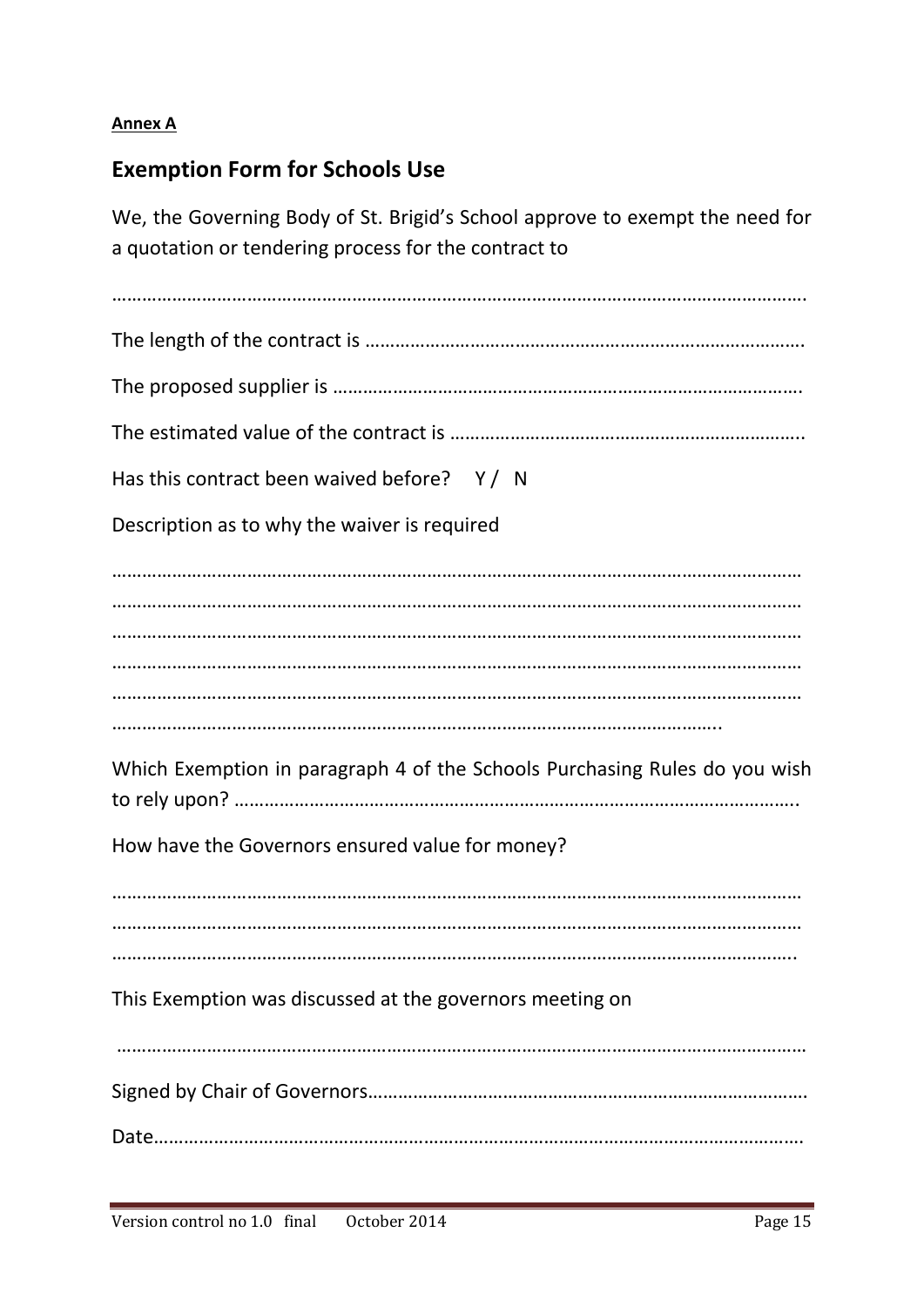# **Annex B**

# FLOW CHART OF PROCUMENT PROCESS